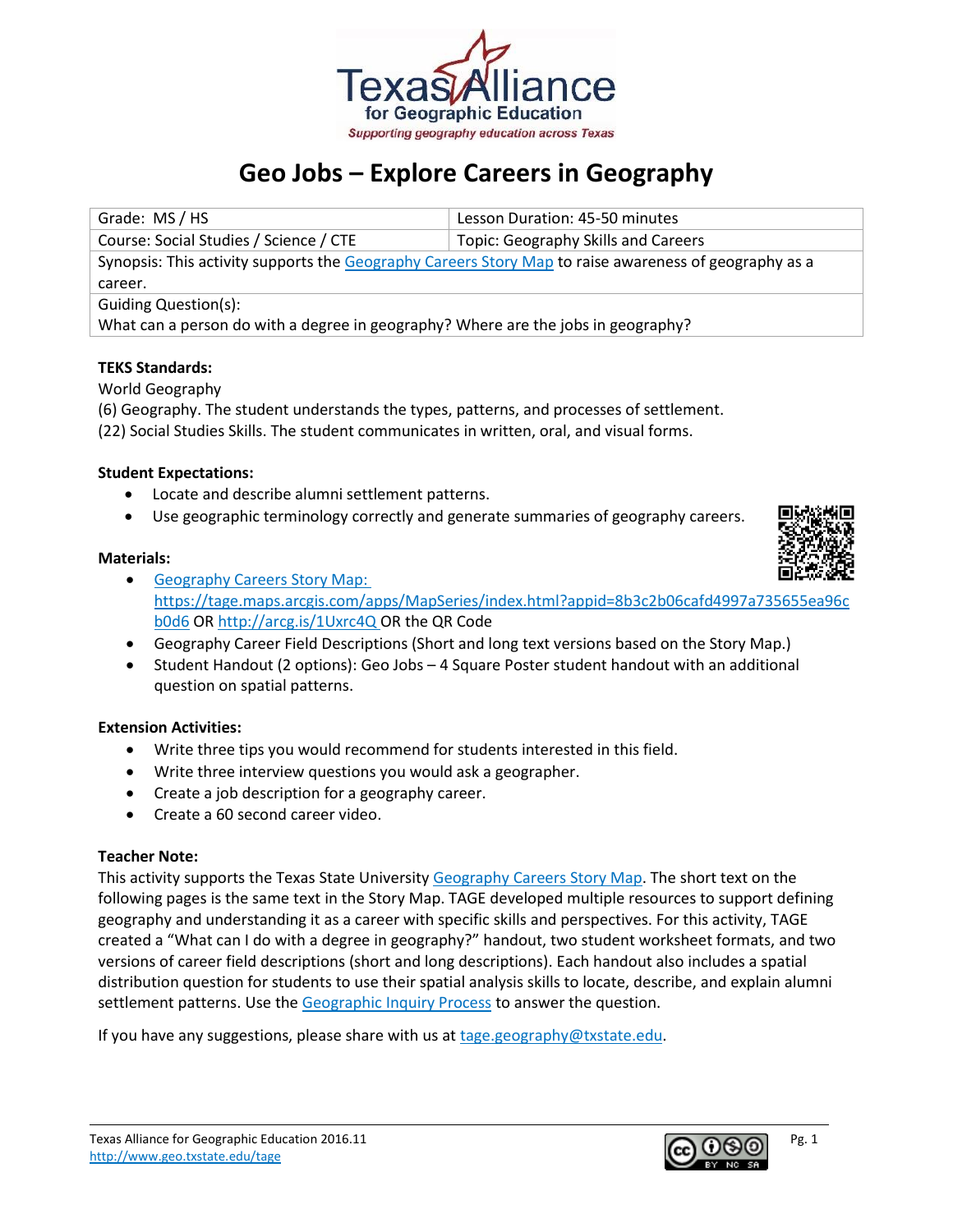## **"What can I do with a degree in geography?"**

While it is easy to understand getting excited about maps, different cultures and environments, and even being better citizens through geography, it is harder to see how geographic knowledge can lead to good jobs or meaningful careers. In recent years, people have discovered that large numbers of societal problems have geographic dimensions, and that education and training in geography provides essential skills and knowledge for real-world problem solving. As a result, geography has become a necessary ingredient in hundreds of different jobs. This assortment of careers helps demonstrate the wide array of employment opportunities that exist for graduates with education in the field of geography. Within this publication, careers are divided into a number of different employment categories, including

- **•** Geography Education
- Environmental Geography,
- Geospatial Technologies,
- Land Use Planning, and
- Other Jobs in Geography.

These categories are not representative of all career and job pathways that exist for geography graduates but do reflect the dynamic array of employment opportunities that have been secured by graduates from Texas State University'[s Department of Geography.](http://geo.txstate.edu/)

#### **Geography Careers Story Map** available at

<https://tage.maps.arcgis.com/apps/MapSeries/index.html?appid=8b3c2b06cafd4997a735655ea96cb0d6> OR <http://arcg.is/1Uxrc4Q>



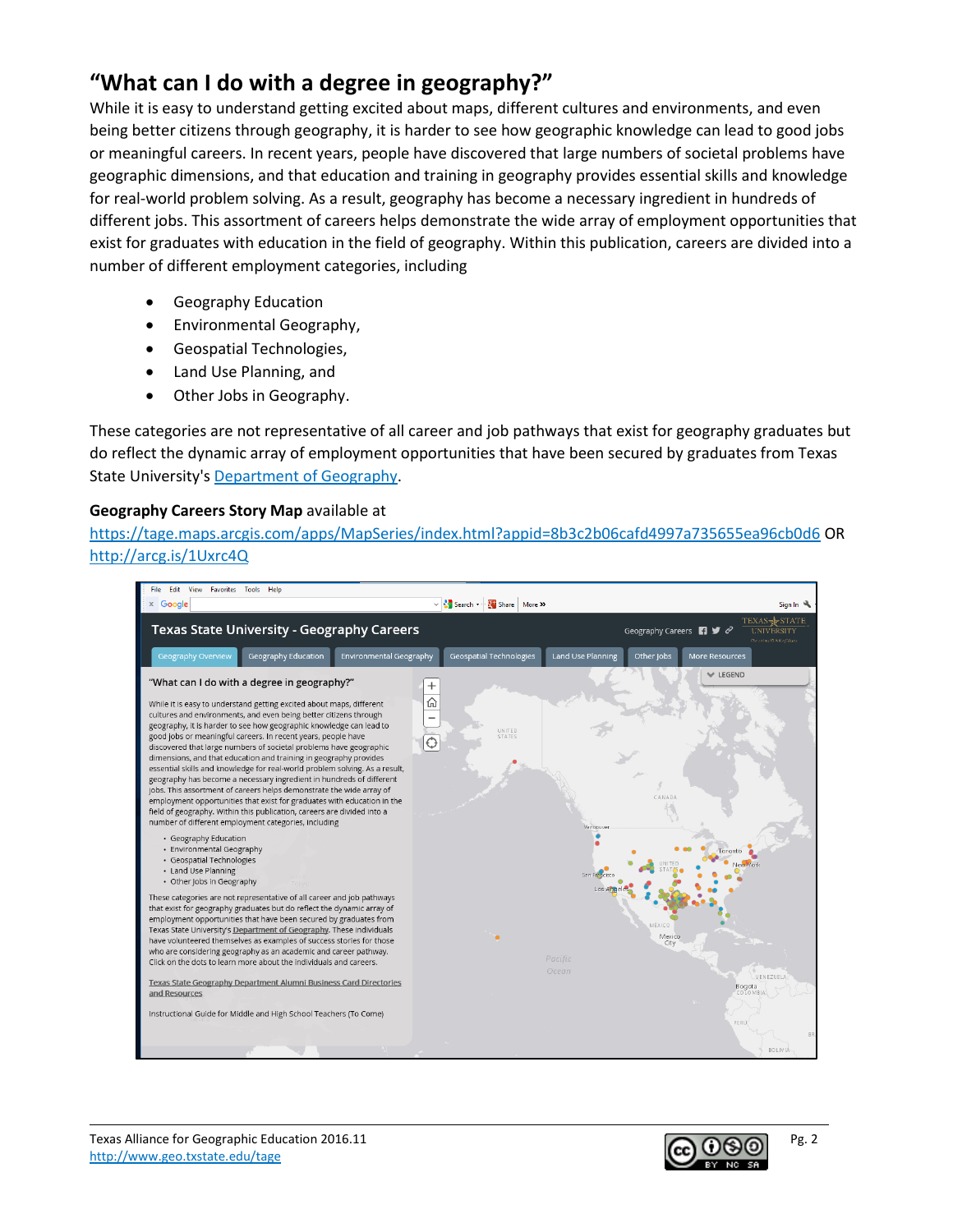### **Geography Career Field Descriptions - Short Text Reading**

#### **Geography Education**

It is essential that well qualified geography instructors instill in students of all ages an understanding of other peoples and cultures throughout the world. It is the responsibility of geographic educators, therefore, to provide students at all grade levels with the geographic knowledge and skills necessary to be productive citizens and successful employees in a global society. Primary and secondary geography educators (i.e., K-12 education) are required to take teacher certification courses within the college of education, in addition to completing a number of physical (e.g., geomorphology, atmospheric sciences, environmental) and human (e.g., regional, urban, cultural) geography content courses. Geography educators who choose to teach at the postsecondary level, at community colleges or universities, must complete graduate-level geography courses that are traditionally specialized and rich in content. It is in these courses that future college professors uncover the depths of geographic research and gain an understanding of what is required to teach and advance knowledge in an academic environment. Many geography educators utilize their talents beyond classroom settings. Museums, non-profit organizations, and government agencies hire geography educators to develop and conduct public outreach, organize and/or conduct educational programs, and contribute to education policy at local, state, or national levels.

#### **Environmental Geography**

Environmental geography is a branch of geography that examines the spatial aspects of interactions between humans and the natural world. As a society we are becoming more aware of developmental trends in areas such as population growth, resource consumption, and environmental degradation. At the same time, the global media is continuously reporting on events wherein human suffering and environmental damage are directly related to human choices. It is under these conditions that we are driven to increase our understanding of the dynamics of human/environment relationships. Environmental geographers use a critically important set of analytical tools for assessing the impact of human presence on the environment by measuring the result of human activity on natural land forms and cycles. With geographic expertise with backgrounds in disciplines such as biogeography, geology, geomorphology, hydrology, and meteorology, as well as in human-focused fields, such as environmental/hazards perception, sustainable development, environmental conservation and management, and environmental assessment, environmental geographers take positions as park rangers, environmental investigators, disaster managers, conservation specialists, and environmental policy specialists.

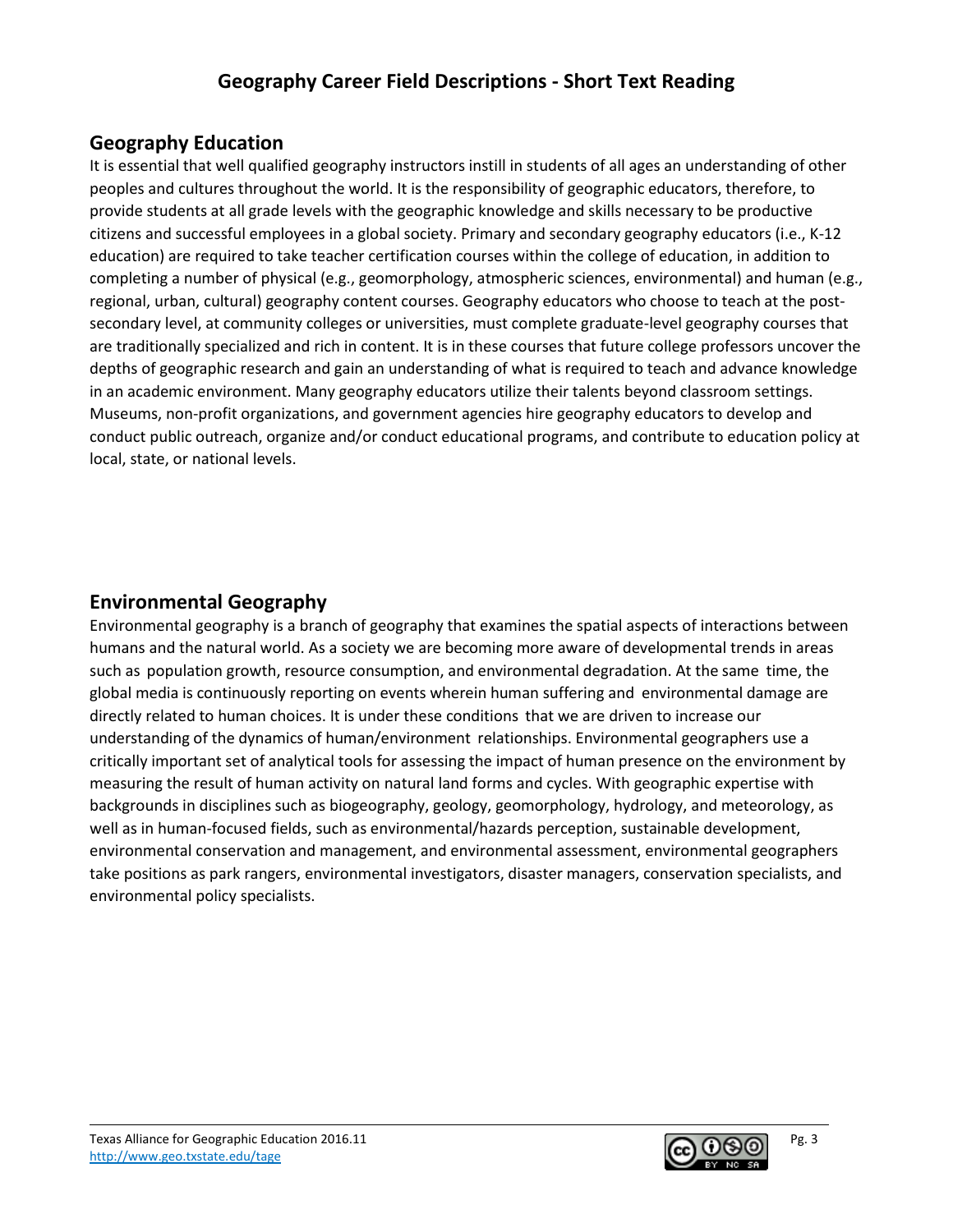### **Geospatial Technologies**

Geospatial technologies, which include Geographic Information Systems (GIS), Global Positioning Systems (GPS), and Remote Sensing, are powerful tools used to store, analyze, visualize, and present spatial information. Together with appropriate cartographic techniques and principles, geographers are using geospatial technologies to better understand the interaction of various factors across space, including population distribution, traffic movement, land use and availability, real estate prices, environmental hazards, soil types, and vegetative cover. Anything that can be tied to a geographic location (geo-referenced) can be analyzed spatially, which means that geospatial tools can (and often should) be used in every aspect of the practice of geography. Of course, it also means that geographers equipped with geospatial training can permeate fields well beyond the traditional field of geography. Geospatial technologies comprise the fastestgrowing area of the geography career field. Career and job positions in geospatial technology are available in the public and private sectors, in fields ranging from environmental conservation to resource speculation to health and safety administration, computer science, resource management, and education. Geography provides the key to understanding and effectively using these systems.

#### **Land Use Planning**

Land use planning involves the use of land, resources, facilities, and services to secure the physical, economic and social efficiency, and health and well-being of urban and rural communities. Land use planners are responsible for prescribing short-term and long-range developmental paths that a geographic entity, such as a neighborhood, community, or county will follow. Their skills are an important part of social policy, ensuring that land is used efficiently for the benefit of the wider economy and population as well as to protect the environment. Planning skills are enhanced through geographic studies such as population and transportation systems, resource and land use planning, and urban systems management. Geographers who pursue careers in planning often have strong backgrounds in both physical and human geography, which helps them to determine how best to structure immediate physical surroundings so that human (personal, commercial, organizational, or recreational) needs/desires are met. Geographers who specialize in planning traditionally take jobs as urban and regional planners, consultants, environmental engineers, environmental planners, transportation specialists, or housing specialists.

#### **Other Geography Careers**

Since the study of geography provides a wide range of skills and knowledge that are essential for real-world problem solving, a degree in geography can prepare you for an equally wide array of jobs and careers that may not fall neatly into the arbitrary job categories. Graduates from the Texas State Department of Geography currently hold a variety of "other" job positions, including television meteorologist, chaplain, tour guide for hunting parties, editor for an academic publication, demographer for the National Center for Health Statistics, president of a consulting firm, legislative director for a State Representative, and crime analyst for the Austin Police Department. This is not an exhaustive list – other geography graduates occupy a wide range of other job positions that build directly on a solid foundation of geographic skills and knowledge. Thus, a geography degree provides marketable skills and the broad perspective on environment and society that enables graduates to carve out their own career pathways in a variety of fields.

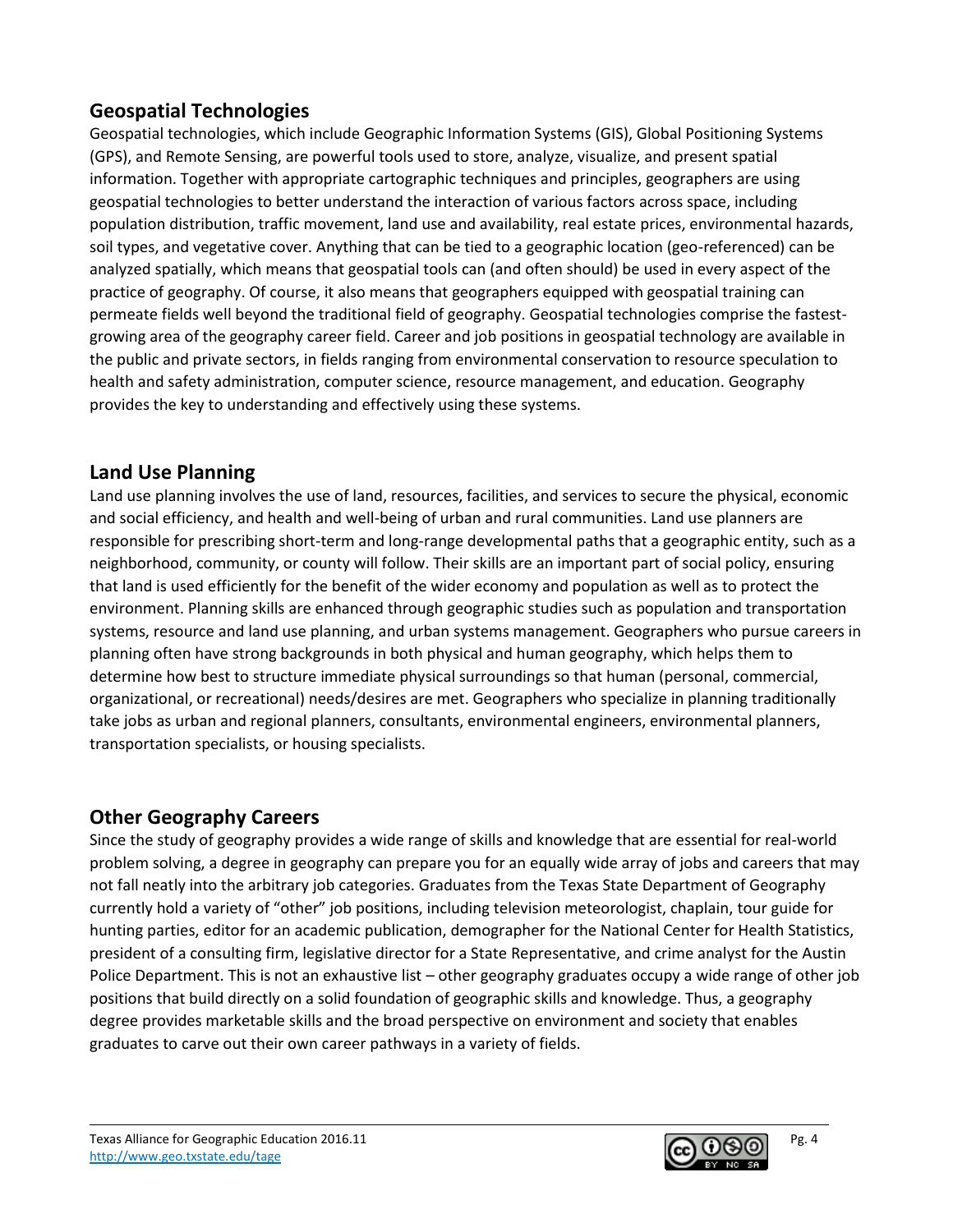### **Geography Career Field Descriptions - Long Text Reading**

#### **Environmental Geography**

As a society we are becoming more aware of developmental trends in areas such as population growth, resource consumption, and environmental degradation. At the same time, the global media is continuously reporting on events wherein human suffering and environmental damage are directly related to human choices. It is under these conditions that we are driven to increase our understanding of the dynamics of human/environment relationships. As a society, we have also assumed the responsibilities of monitoring and managing environments for their health and sustainability, as well as predicting potential human-induced environmental impacts so that appropriate and informed decisions - personal, political, economic, and social can be made. These challenges and responsibilities are typically encompassed in the field of environmental geography.

Environmental geography is a branch of geography that examines the spatial aspects of interactions between humans and the natural world. Using a critically important set of analytical tools for assessing the impact of human presence on the environment by measuring the result of human activity on natural landforms and cycles, environmental geographers unite their geographic expertise with backgrounds in disciplines such as biogeography, geology, geomorphology, hydrology, and meteorology, as well as in human-focused fields, such as environmental/hazards perception, sustainable development, environmental conservation and management, and environmental assessment. Environmental geographers take positions as park rangers, environmental investigators, disaster managers, conservation specialists, and environmental policy specialists. Though not an exhaustive list, these job titles aptly characterize the human/environment interaction that forms the core of environmental geography.

Within the scope of environmental geography jobs listed above, there is wide range of work responsibilities. Park rangers, for instance, are charged with educating the public and protecting the natural areas set aside by government entities for preservation and recreation. Environmental investigators are responsible for conducting research and surveys of particular sites, collecting and analyzing samples, and making recommendations about how to proceed, whether in a private or public capacity.

Conservation specialists manage, improve, and protect natural resources to maximize their use without damaging the environment. They may work with local business people, such as farmers, ranchers, and developers, to develop environmentally-friendly ways of using the land for business. An environmental geographer might also serve as an environmental policy specialist, participating in and coordinating research in addition to developing environmental policies at the local, state, or federal level.

There are important spatial and environmental aspects to numerous economic and political policy decisions confronting our society on a daily basis. Geography students are well prepared to understand the complexities of such societal issues and provide informed and intellectual solutions to the many multifaceted environmental issues.

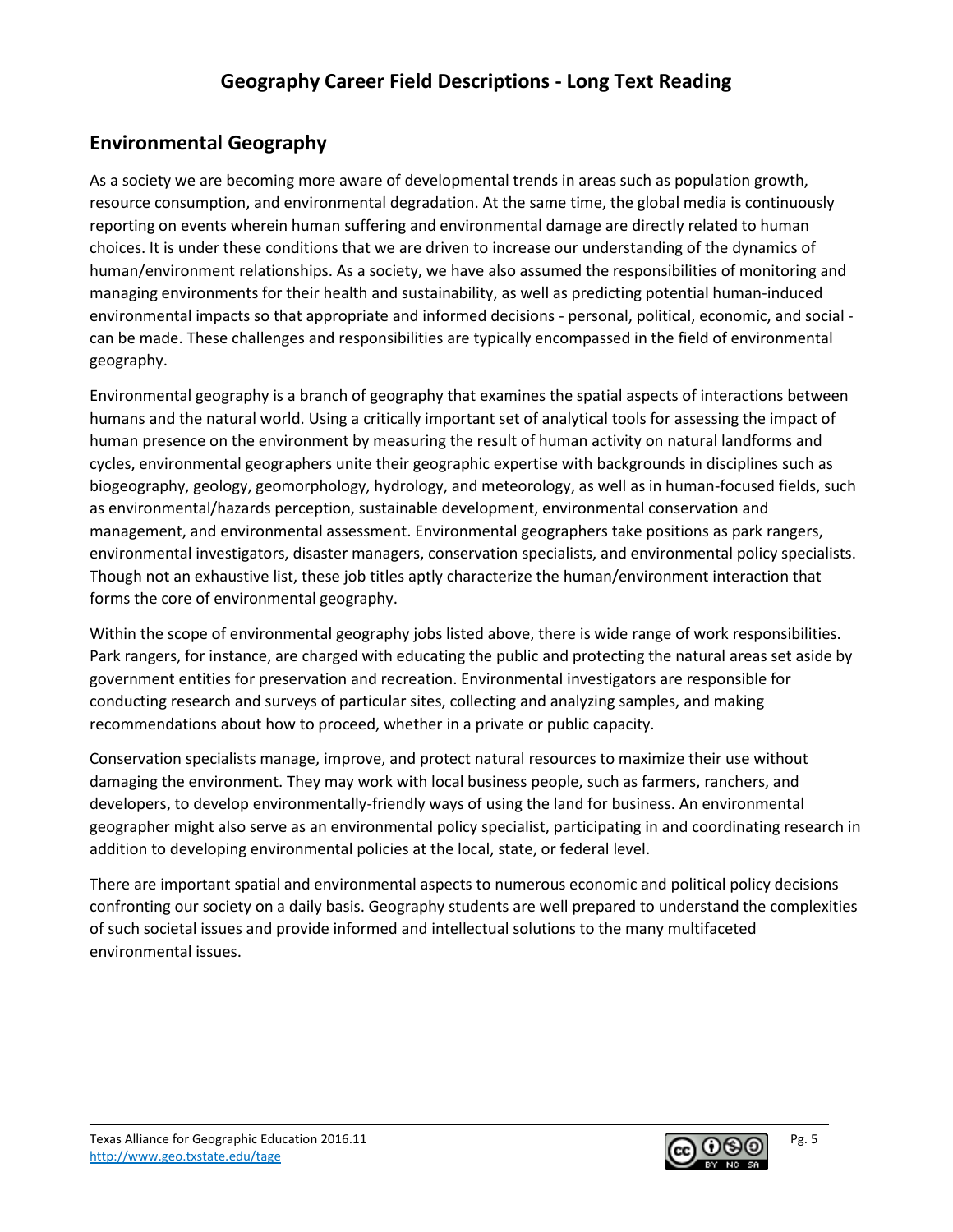## **Land Use Planning**

Land use planning involves the scientific, aesthetic, and orderly disposition of land, resources, facilities, and services with a view to securing the physical, economic and social efficiency, and health and well-being of urban and rural communities. Land use planners are responsible for prescribing short-term and long-range developmental paths that a geographic entity, such as a neighborhood, community, or county will follow. Their skills are an important part of social policy, ensuring that land is used efficiently for the benefit of the wider economy and population as well as to protect the environment.

Humans depend upon transportation – the movement of materials, ideas, products, and people – in countless ways. Highways, railroads, airports, seaports, and pipelines are essential links that tie people and places together in an increasingly interdependent world. Consequently, planners analyze questions related to population growth patterns, traffic patterns and congestion, pollution, recreation, water and waste materials, available resources, social services, land use, and a myriad of economic issues in order to advance a planning agenda. While urban and regional planning is often considered a part of architectural and urban management studies, planning is uniquely geographic in its focus on human/environment interaction and spatial organization.

In addition to fostering a sense of place for a geographic location, planners with backgrounds in geography are also aware of spatial relationships and patterns that both define a community and influence its various capacities, including public health and safety, transportation, and recreation. Planning skills are enhanced through geographic studies such as population and transportation systems, resource and land use planning, and urban systems management. Geographers who pursue careers in planning often have strong backgrounds in both physical and human geography, which helps them to determine how best to structure immediate physical surroundings so that human (personal, commercial, organizational, or recreational) needs/desires are met.

Geographers who specialize in planning traditionally take jobs as urban and regional planners, consultants, environmental engineers, environmental planners, transportation specialists, or housing specialists. They are employed in municipal, state, and federal government offices, or hold positions with global corporations, architectural firms, and other businesses. Geography, with a focus on the spatial interaction between people and places, helps us to understand the need for modern transportation and enables us to plan for the future.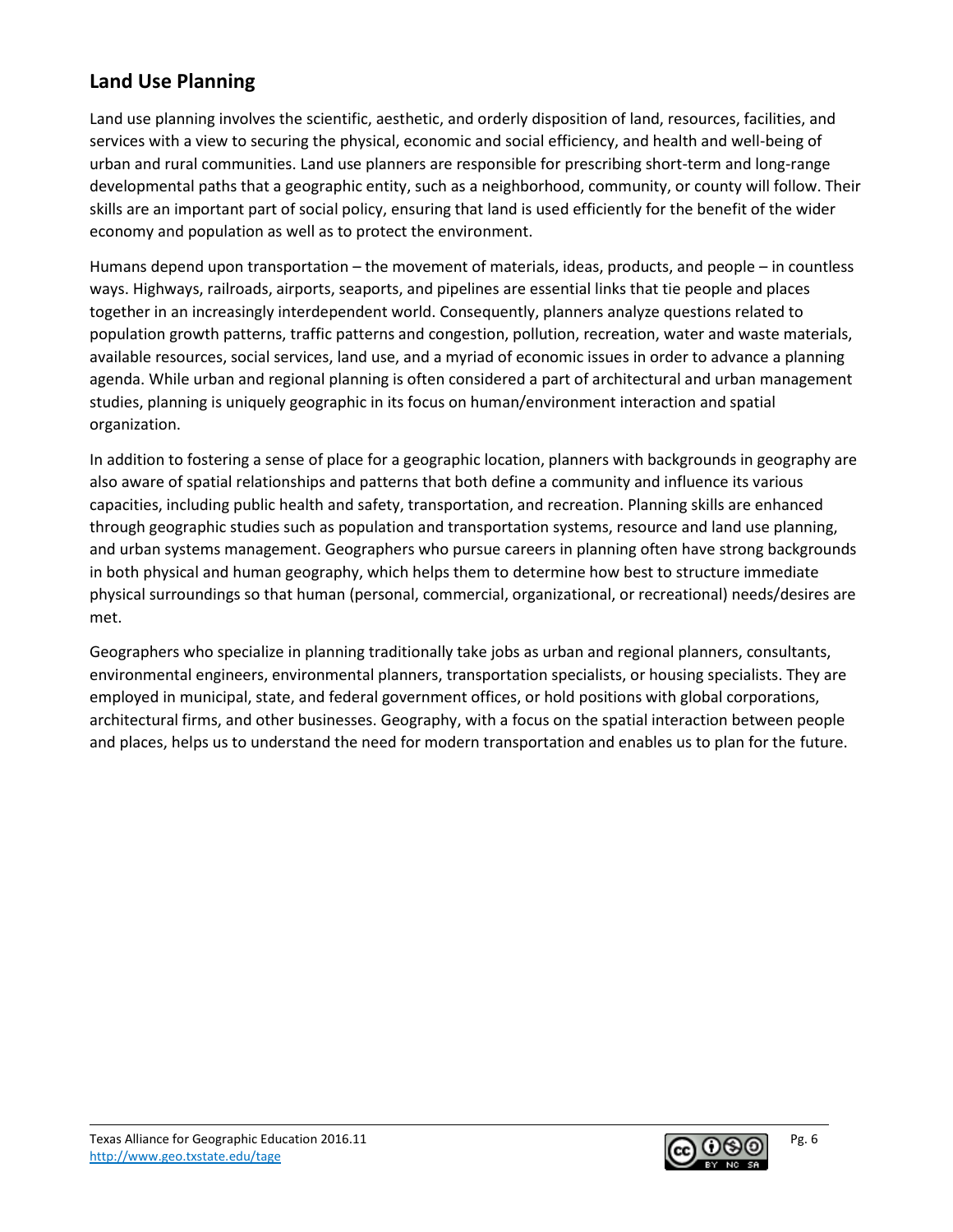## **Geospatial Technologies**

Geospatial technologies, which include Geographic Information Systems (GIS), Global Positioning Systems (GPS), and Remote Sensing are powerful tools used to store, analyze, visualize, and present spatial information. Together with appropriate cartographic techniques and principles, geographers are using geospatial technologies to better understand the interaction of various factors across space, including population distribution, traffic movement, land use and availability, real estate prices, environmental hazards, soil types, and vegetative cover. Anything that can be tied to a geographic location (geo-referenced) can be analyzed spatially, which means that geospatial tools can (and often should) be used in every aspect of the practice of geography. Of course, it also means that geographers equipped with geospatial training can permeate fields well beyond the traditional bounds of the discipline.

Geographic Information Systems consist of hardware and software systems that allow layering and manipulation of geo-referenced data, while Remote Sensing involves the gathering and interpretation of remotely-sensed data, usually from satellites or aircrafts, and are primarily used for spatial analysis. Geographers who utilize these geospatial technologies should also have a firm understanding of cartographic techniques. The importance of a foundation in cartography, the art and science of map- making, lies in the knowledge that maps are designed with specific purposes and for particular audiences. Cartographic principles related to balance, color-choice, text placement, and simplification become important considerations when using any geospatial tool for presentation, such as using GIS to present a proposed hike/bike trail corridor to a city council.

Geospatial technologies comprise the fastest-growing area of the geography. Career and job positions in geospatial technology are available in the public and private sectors, in fields ranging from environmental conservation to resource speculation to health and safety administration, computer science, resource management, and education. Government agencies at local, state, and national levels are among the largest employers of geographers skilled in geospatial techniques. Geographers training in geospatial technologies are also among the most sought after professionals in technical career fields. The U.S. Department of Labor identified geospatial technologies as one of the fastest growing employment fields in the country, projecting 70,000 new skilled jobs available each year. All of the aforementioned high-tech systems form a global web that links people and places. Geography provides the key to understanding and effectively using these systems.

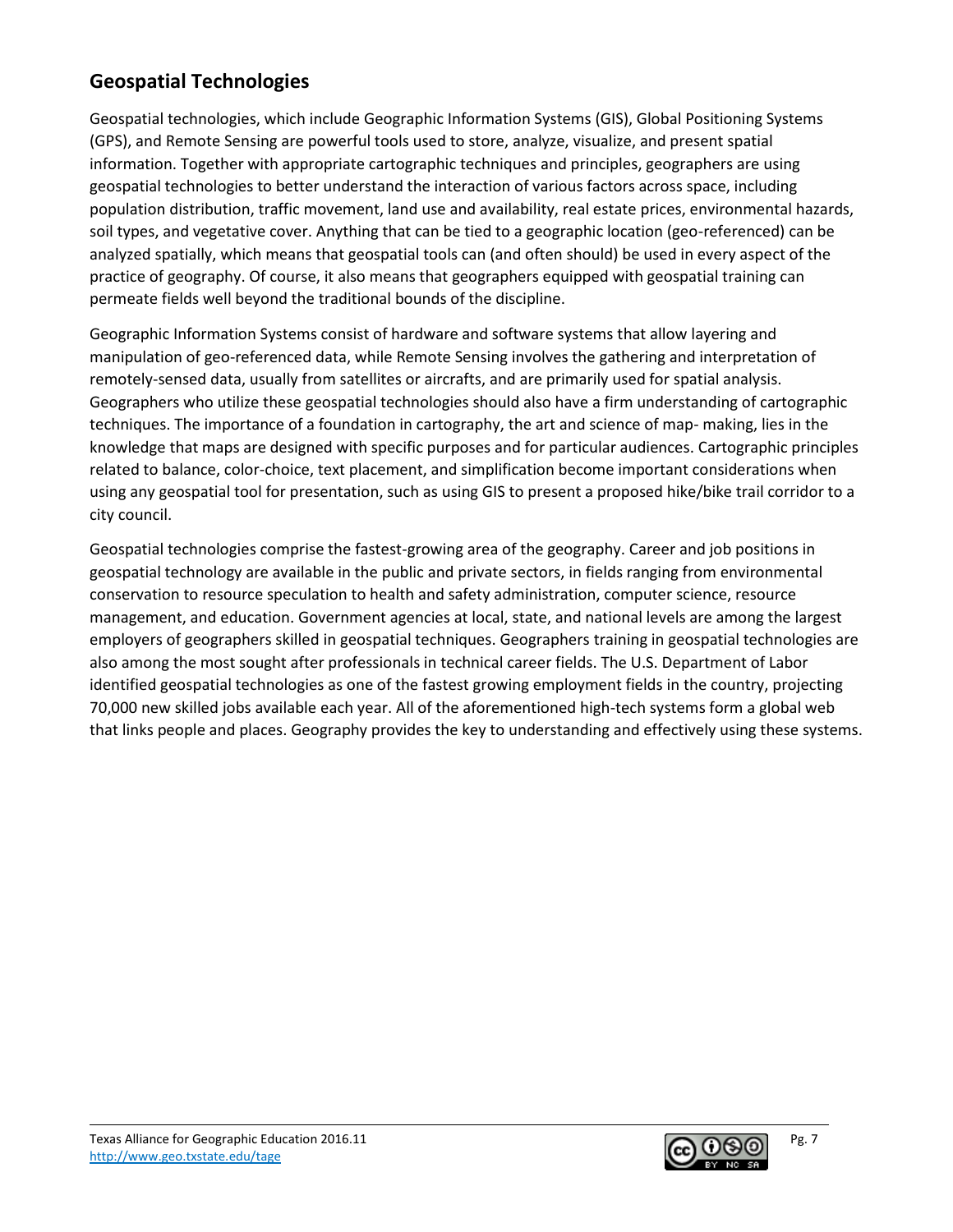## **Geography Education**

As more and more geography courses are being offered in primary, secondary, and higher education, the need for geography educators at all levels has risen dramatically. Modern communication networks, transportation technology, economic factors, corporate expansion, and federal policy initiatives are progressively transforming society into a global community. It is essential that well qualified geography instructors instill in students of all ages an understanding of other peoples and cultures throughout the world.

Despite the need for high-quality geography instruction in the 21st Century, several national and global knowledge studies have exposed the lack of geographical knowledge that our nation's students possess. It is the responsibility of geographic educators, therefore, to provide students at all grade levels with the geographical knowledge and skills necessary to be productive citizens and successful employees in a global society.

Primary and secondary geography educators (i.e., K-12 education) are required to take teacher certification courses within the college of education, in addition to completing a number of physical (e.g., geomorphology, atmospheric sciences, environmental) and human (e.g., regional, urban, cultural) geography content courses. Geography educators who choose to teach at the post-secondary level, at community colleges or universities, must complete graduate-level geography courses that are traditionally specialized and rich in content. It is in these courses that future college professors uncover the depths of geographic research and gain an understanding of what is required to teach and advance knowledge in an academic environment.

Many geography educators utilize their talents beyond classroom settings. Museums, non-profit organizations, and government agencies hire geography educators to develop and conduct public outreach, organize and/or conduct educational programs, and contribute to education policy at local, state, or national levels. For example, an environmental education specialist working for a government agency may be charged with the general supervision, maintenance, facilitation, and development of age/grade- level appropriate programs that comply with educational standards. A degree in geography education prepares a future educator to enhance the geographic knowledge of others, whether in a formal or informal learning environment.

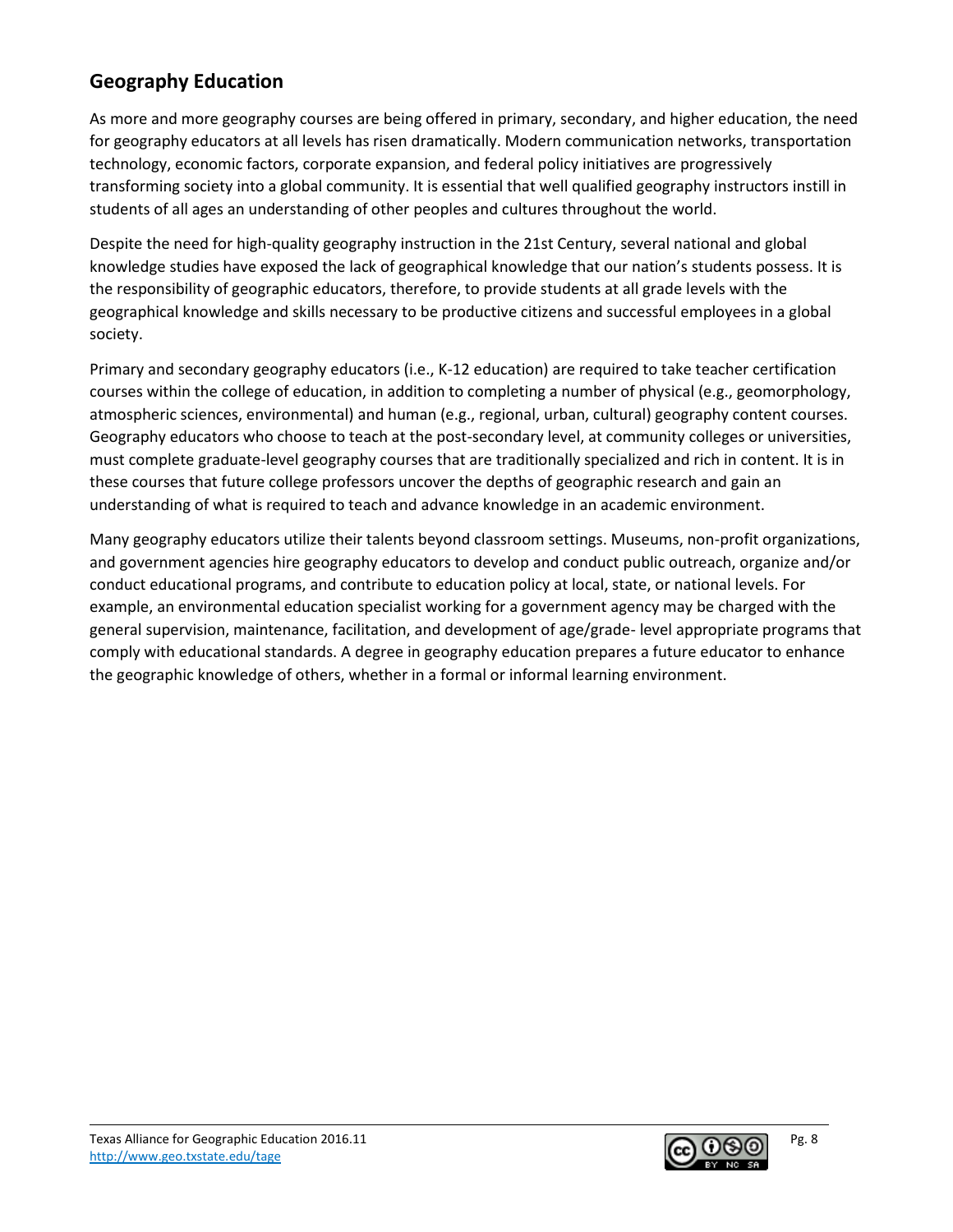### **Business Geography**

Geographers are increasingly in demand in the business community because of their abilities to synthesize spatially-diverse information, to uncover spatial patterns, and to solve spatial problems using 21st Century geospatial technological tools such as Geographic Information Systems (GIS), Global Positioning Systems (GPS), and Remote Sensing. Geospatial technology is one of the most dynamic and rapidly expanding workforce categories identified by the United States Department of Labor. Consequently, career and job opportunities for those with an interest in business geography are widespread and challenging.

Business geography is based upon their diverse knowledge and skills related to location analysis. As a result, business geographers play a key role in a vast array of business ventures, such as helping to make decisions about where to build the next Walgreens drug store or determining the most time-efficient route for a UPS delivery driver. Business geographers may also combine their geographic knowledge with the application of geospatial tools to provide a broad scale analysis of factors important an industry, such as using GIS to provide to coffee farmers in Costa Rica with a geospatial analysis of soil erosion and water quality, which could enhance the environmental sustainability of their farms, as well as the yield and quality of their coffee. Business geographers rely on reasoning and evaluation abilities, as well as on geospatial technological skills in computer mapping and analysis software to make recommendations about changes to the world around them.

Business geographers understand the importance of location and the spatial distribution of economic activities. They focus on the spatial dynamics of trade, transportation, migration, capital flows, and communication networks. In this service- and commodity- based society, the success of a business often depends in large part upon its geographic location, and business geographers are well equipped to solve the problem of where to establish a business in order to achieve maximum profitability. However, geographers in the business community are not solely relegated to site selection. With backgrounds rich in area and regional studies, geographers are attuned to the subtle and obvious differences among the many culture communities of the world. That insight opens domestic and international doors in trade, policy, and business relations.

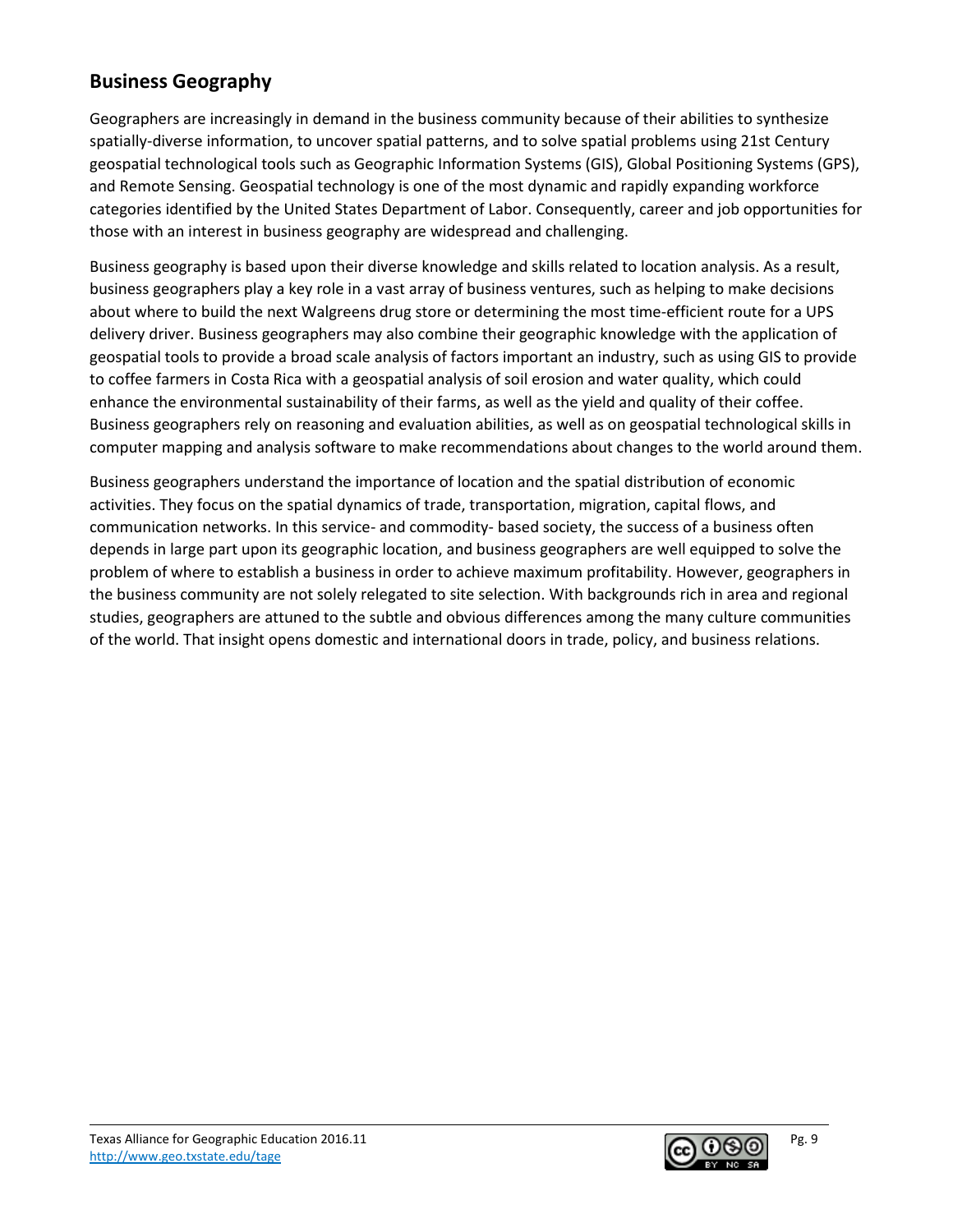### **Real Estate & Construction**

Geographers are often attracted to two professions that exist universally in population centers - real estate and construction. Residential structures, commercial centers, and governmental facilities are constantly being built, improved-upon, sold, or demolished, and geographers are often involved in many stages of this work. Just as a business geographer might focus on establishing the optimum location for a particular boutique, a geographer working in real estate development needs to focus on determining the optimum location for a shopping mall. Many of the skills and expertise are the same, but the scale is usually different. Regardless of scale, retail outlets, restaurants, shopping centers, and local business may find that a good location results in higher profits and more convenience and accessibility for the general public. Well-trained geographers are prepared to provide such knowledge.

Geographers are particularly well equipped to evaluate the price of real estate. They are aware of the impact that zoning regulations or changes can have on property value, available municipal services, transportation, environmental features, and potential return on an investment. Geographers who take positions in real estate and construction typically complete courses in urban and political geography, transportation studies, marketing, land use/analysis, and field techniques, such as surveying. Most real estate professionals need a special license to practice and may have to take special courses in the field to obtain it. Jobs are available with local and national real estate agencies, relocation companies, global corporations, appraisal firms, developers, commercial and residential construction, and banks.

Some geographers work as licensed surveyors, who are integral players in the business of real estate and construction. Surveyors may use geospatial technologies such as Global Positioning Systems (GPS) and Geographic Information Systems (GIS) in the field, in addition to traditional survey techniques. Their responsibilities include determining the legal boundaries of properties being constructed or sold and measuring a site's slope for appropriate construction allowances. Surveyors may also measure the depths of waterways to determine shipping routes help plan future highways or road networks.

Though construction may not always be viewed as environmentally-sustainable, many geographers are involved in the construction of business and residential properties, particularly in the area of sustainable development. Numerous commercial centers and residential neighborhoods are now being constructed with energy and water efficient components and fixtures, and geographers work closely with developers to introduce green building techniques from around the world into contemporary construction projects.

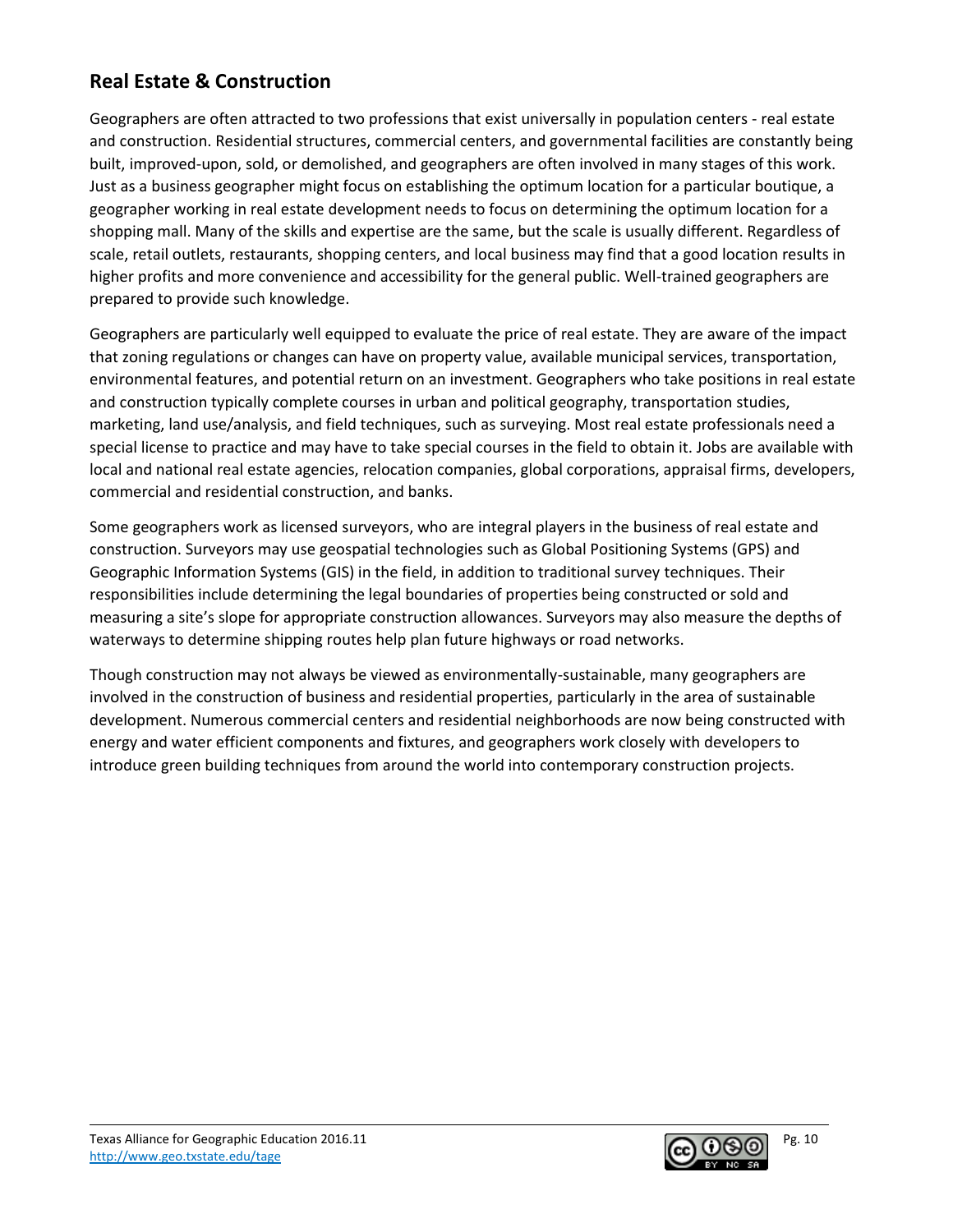## **Other Jobs in Geography**

Our daily lives are interwoven with the varying aspects of geography. Each of us lives in a unique place and is in constant interaction with our surroundings. Geographic knowledge and skills are essential for us to understand the activities and patterns of our daily routines and that of others. Geographic knowledge and understanding, therefore, is fundamental to leading satisfying lives and contributing to the welfare of our communities.

Since the study of geography provides a wide range of skills and knowledge that are essential for real-world problem solving, a degree in geography can prepare you for an equally wide array of jobs and careers that may not fall neatly into the arbitrary job categories found in this directory. Geography graduates have discovered that their academic backgrounds have uniquely prepared them to become Peace Corps volunteers, agricultural extension agents, map librarians, lobbyists, field reporters, and ranch managers, to name a few.

Graduates from the Texas State Department of Geography currently hold a variety of "other" job positions, including television meteorologist, tour guide for hunting parties, editor for an academic publication, demographer for the National Center for Health Statistics, president of a consulting firm, legislative director for a State Representative, and crime analyst for the Austin Police Department. This is not an exhaustive list – other geography graduates occupy a wide range of other job positions that build directly on a solid foundation of geographic skills and knowledge. These fields include, but are not limited to, population geography (demography), transportation geography, political geography (geopolitics), health geography, economic geography, development geography, and emergency management. Thus, a geography degree provides marketable skills and the broad perspective on environment and society that enables graduates to carve out their own career pathways in a variety of fields.

#### **Interdisciplinary Careers**

Given the need for geographic knowledge and skills in the twenty-first century, employment opportunities abound in a wide array of fields that one might not correlate with a degree in geography. Therefore, one must look beyond the job title. In other words, simply because a job does not come with the title of "geographer," there are abundant new career opportunities related to geography and/or firms that are in need of an individual who understands geography in order propel their company to the forefront of their respective sector. These career opportunities, coupled with the knowledge and skills a degree in geography affords, provide you with an endless array of job options.

Texas State graduates, for example, have obtained rewarding careers in fields ranging from military careers to tax examiners. More specifically, graduates of the Department of Geography are currently employed as athletic coaches, computer technicians and analysts, and flight instructors. Other graduates work in marketing and sales, various branches of the military, mass communication industries, and insurance firms. Although not all-inclusive, the aforementioned areas of employment allude to the depth and breathe of careers available to graduates of the geography department.

Geographic knowledge and understanding is fundamental to reaching one's personal and career oriented goals, and in attaining a higher quality of life. Whether you are interested in a career in the military or as a theater operator, a degree in geography opens the doors to rewarding careers that contribute to personal and professional satisfaction.

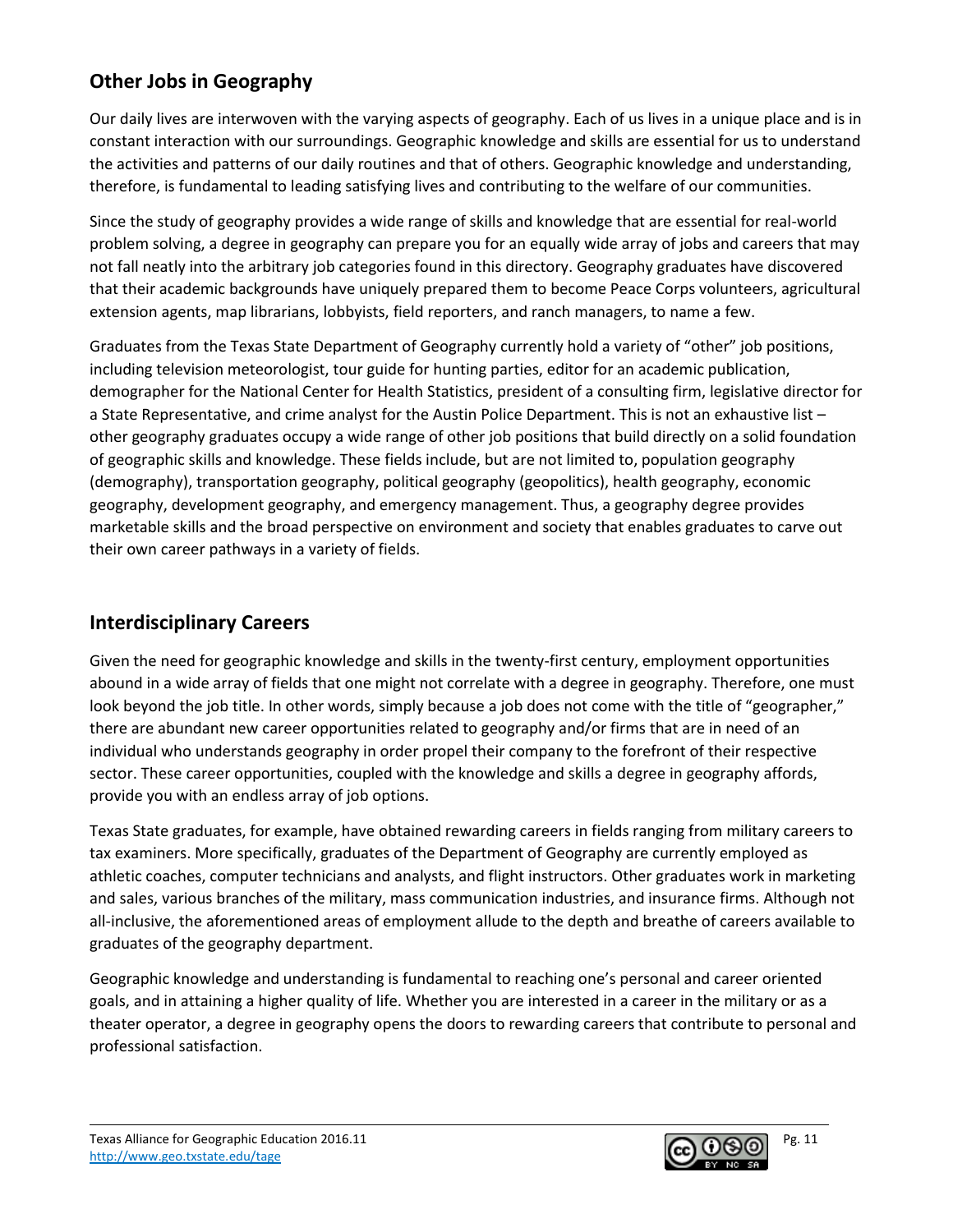**This page left intentionally blank.**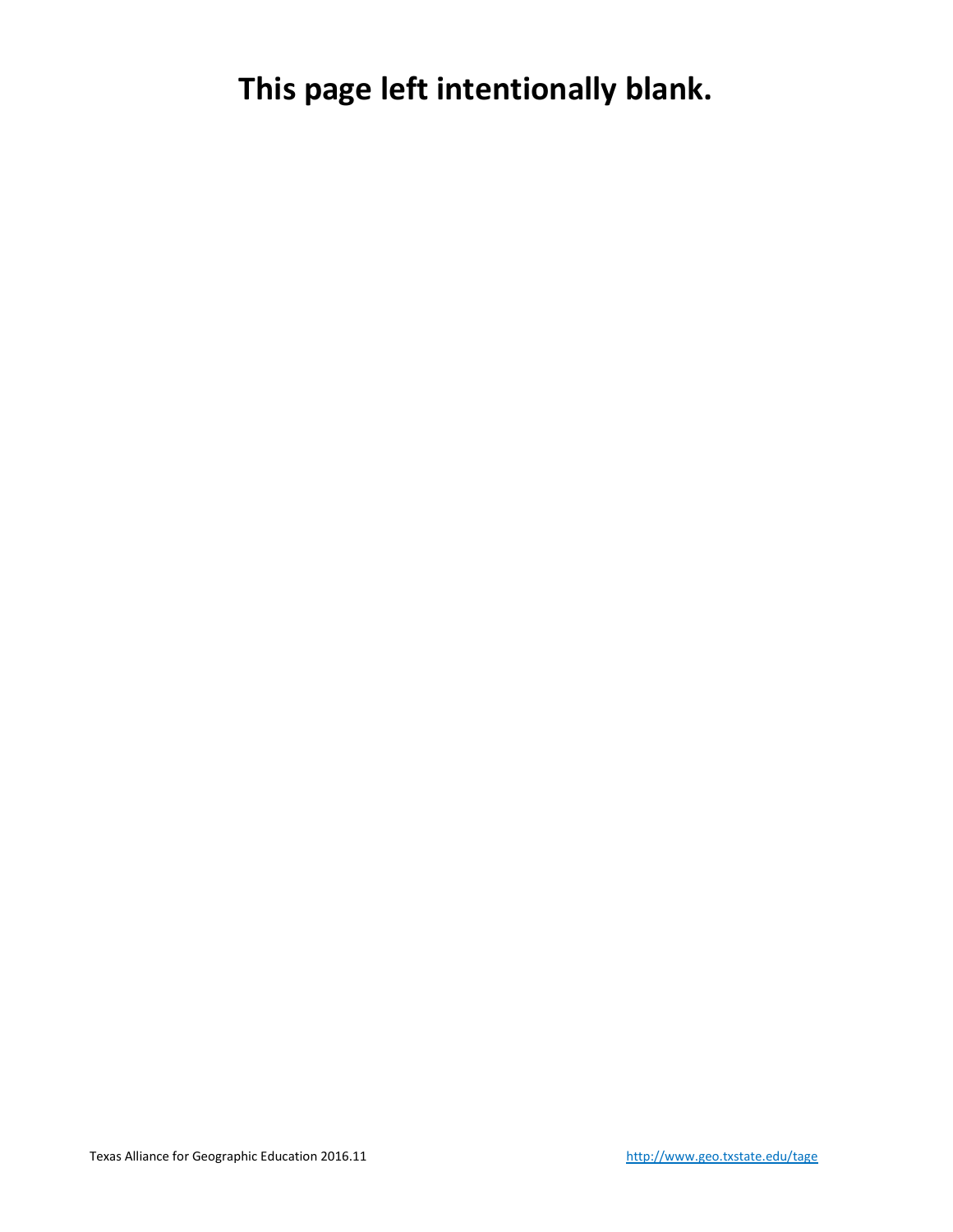## **Geo Jobs – Explore Geography Careers!**

Read your assigned geography field (ex. environmental geography), then either individually or in groups complete the chart below. Remember that correct information, neatness, and clear visuals are important. Write in complete sentences.

| Summarize three key points about your geography         | List and describe three careers in this field.       |
|---------------------------------------------------------|------------------------------------------------------|
| field.                                                  |                                                      |
|                                                         |                                                      |
|                                                         |                                                      |
|                                                         |                                                      |
|                                                         |                                                      |
|                                                         |                                                      |
|                                                         |                                                      |
|                                                         |                                                      |
|                                                         |                                                      |
|                                                         |                                                      |
|                                                         |                                                      |
|                                                         |                                                      |
|                                                         |                                                      |
|                                                         |                                                      |
|                                                         |                                                      |
|                                                         |                                                      |
|                                                         |                                                      |
|                                                         |                                                      |
|                                                         |                                                      |
|                                                         |                                                      |
|                                                         |                                                      |
|                                                         |                                                      |
|                                                         |                                                      |
|                                                         |                                                      |
|                                                         |                                                      |
|                                                         |                                                      |
|                                                         |                                                      |
|                                                         |                                                      |
|                                                         |                                                      |
| Draw or find pictures to create a visual representation | Use the links and videos associated with the reading |
| of your geography field.                                | to write and describe two interesting facts that you |
|                                                         | learned. Cite the video or link.                     |
|                                                         |                                                      |
|                                                         |                                                      |
|                                                         |                                                      |
|                                                         |                                                      |
|                                                         |                                                      |
|                                                         |                                                      |
|                                                         |                                                      |
|                                                         |                                                      |
|                                                         |                                                      |
|                                                         |                                                      |
|                                                         |                                                      |
|                                                         |                                                      |
|                                                         |                                                      |
|                                                         |                                                      |
|                                                         |                                                      |
|                                                         |                                                      |
|                                                         |                                                      |
|                                                         |                                                      |
|                                                         |                                                      |
|                                                         |                                                      |
|                                                         |                                                      |
|                                                         |                                                      |
|                                                         |                                                      |
|                                                         |                                                      |

**Review the [map](https://tage.maps.arcgis.com/apps/MapSeries/index.html?appid=8b3c2b06cafd4997a735655ea96cb0d6) in the Geography Careers Story Map. What geographic patterns do you see? Explain some of the processes involved with these settlement patterns. Map is available at <http://arcg.is/1Uxrc4Q> or scan the QR code.**

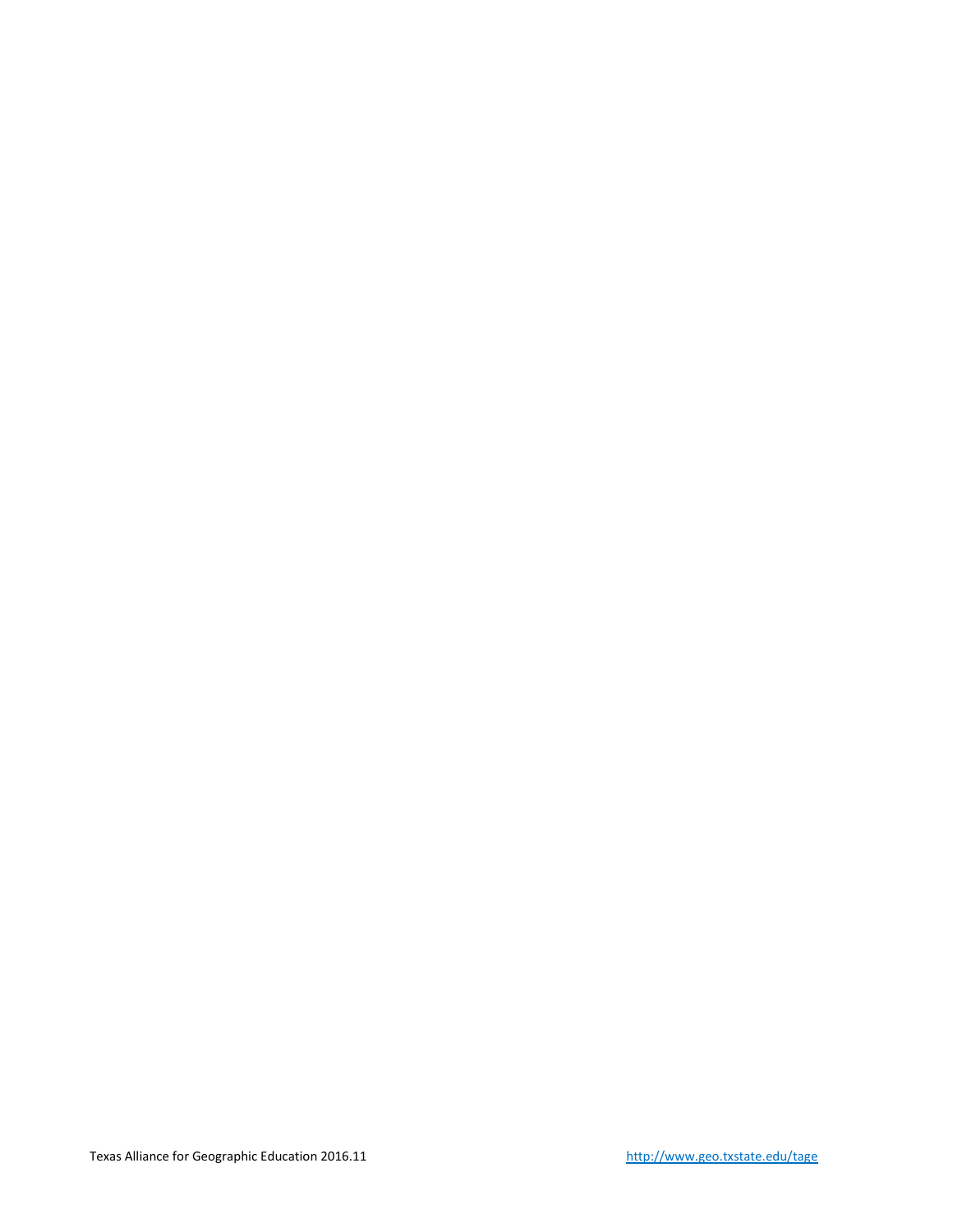# **Geo Jobs – Explore Geography Careers!**

Read your assigned geography field (ex. environmental geography) and then either individually or in groups complete the chart below. Be prepared to present your findings to the class or group. Remember that correct information, neatness, and clear visuals are important.

| Geography<br><b>Field</b><br>(ex. environmental<br>geography) | Summarize three key points<br>about your geography field. | List and describe three careers<br>in this field. | Create a visual representation<br>of your geography field. | Write and describe two<br>interesting facts that you<br>learned from the links/videos. |
|---------------------------------------------------------------|-----------------------------------------------------------|---------------------------------------------------|------------------------------------------------------------|----------------------------------------------------------------------------------------|
|                                                               |                                                           |                                                   |                                                            |                                                                                        |
|                                                               |                                                           |                                                   |                                                            |                                                                                        |
|                                                               |                                                           |                                                   |                                                            |                                                                                        |
|                                                               |                                                           |                                                   |                                                            |                                                                                        |
|                                                               |                                                           |                                                   |                                                            |                                                                                        |
|                                                               |                                                           |                                                   |                                                            |                                                                                        |